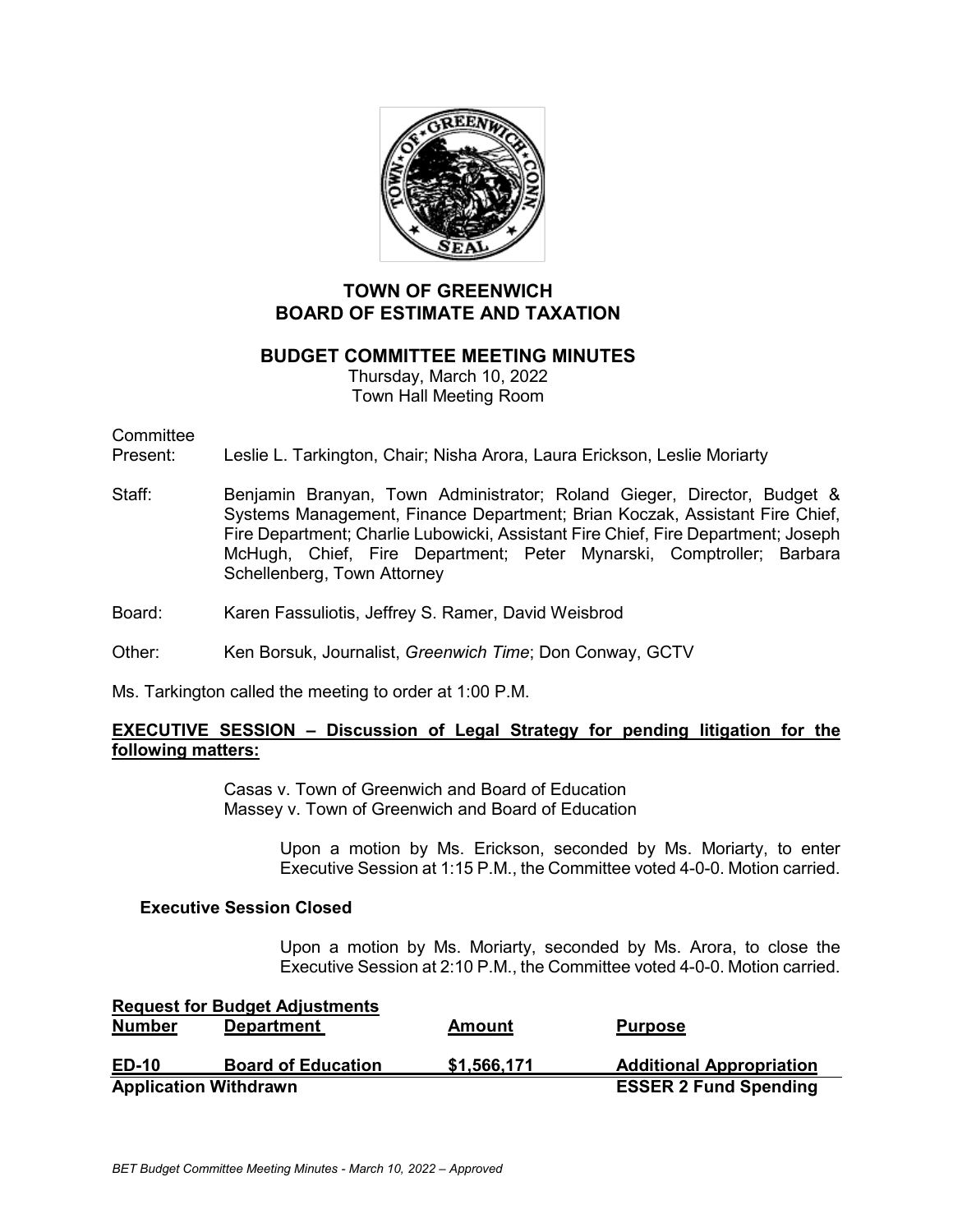| <b>EM-1</b> | EMOC       | \$7,832 | Transfer                 |
|-------------|------------|---------|--------------------------|
|             | A104 52240 |         | <b>Radio Maintenance</b> |

Mr. Branyan explained that the regional radio maintenance invoice was larger than the budgeted amount. FY22 invoice is \$19,331.27 versus a budgeted \$11,000. MOC200 has \$500 in 52130 to help offset leaving a shortfall of \$7,831.27. As the request exceeds \$5,000, Budget Committee approval is needed.

> Upon a motion by Ms. Moriarty, seconded by Ms. Arora, to approve a transfer of \$7,832 for regional radio maintenance, the Committee voted 4- 0-0 and recommended the request to the full BET as a Routine Application. Motion carried.

| $FD-2$ | <b>Fire Department</b>        | \$248,780 | <b>Additional Appropriation</b>   |
|--------|-------------------------------|-----------|-----------------------------------|
|        | <b>A205, 206, 207 Various</b> |           | <b>Overtime &amp; Maintenance</b> |

Assistant Chief Lubowicki explained the factors causing higher-than-budgeted overtime. Some savings in staff vacancies offset a portion of the total amount. Key drivers of the overtime were COVID absences, structural increased compensation and retirements. Although trending in the direction of reducing overtime, Assistant Chief Koczak commented that required classes and the settlement's increased vacation days for senior officers, would continue to impact overtime expenditure. Maintenance of machinery was described as repair of backcountry dry hydrants. Station exhaust ventilation equipment was included in the maintenance request appropriation. The Committee requested an inventory of fire trucks and equipment 's scheduled replacement dates. A future visit to several fire stations is planned.

> Upon a motion by Ms. Erickson, seconded by Ms. Arora, to approve \$248,780. The Committee voted 4-0-0 to recommend the request to the full BET as a Routine Application. Motion carried.

## **New Business**

Mr. Gieger explained that monthly economic information for his report was not available due to the early date of the Budget Committee meeting.

#### **Approval of BET Budget Committee Meeting Minutes**

Upon a motion by Ms. Moriarty, seconded by Ms. Arora, to approve the Minutes of the Regular BET Budget Committee Meeting held on February 16, 2022 as amended, the Committee voted 4-0-0. Motion carried.

Upon a motion by Ms. Moriarty, seconded by Ms. Erickson, to approve the Minutes of the Special BET Budget Committee meeting of February 28, 2022, with inclusion of additions to the ED-9 motion, the Committee voted 4-0-0. Motion carried.

Upon a motion by Ms. Moriarty, seconded by Ms. Arora, to approve the Minutes of the BET Budget Committee Consolidation Day 1 held on February 28, 2022, the Committee voted 4-0-0. Motion carried.

#### **Chairman's Comments**:

Ms. Tarkington noted that a First Selectman's Public Hearing on the American Rescue Plan (ARP) Grant Budget will be held on March 21, 2022 at 10:30 A.M. in the Town Hall Meeting Room. A